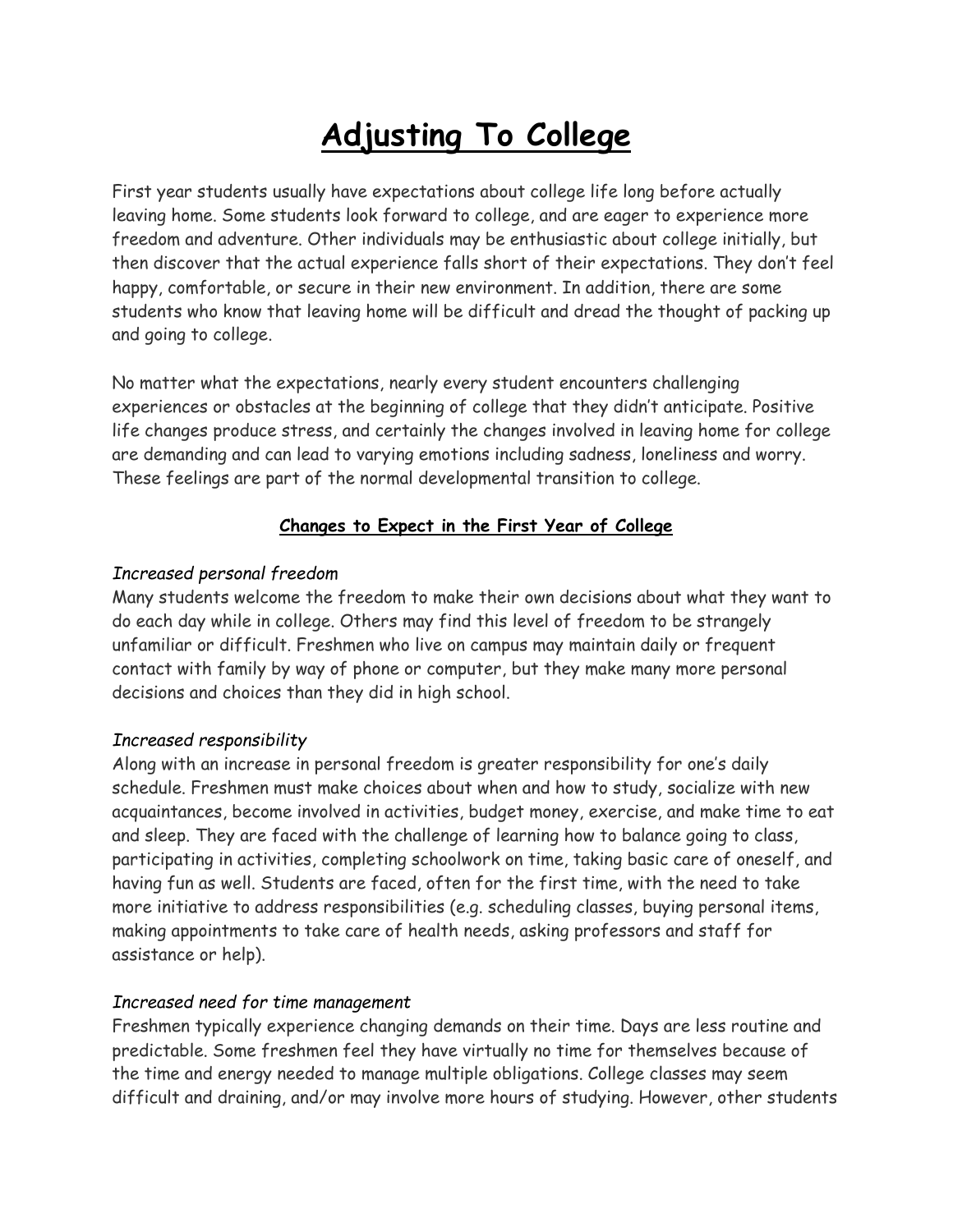may find the academic workload manageable, but then feel they have too much free time that isn't relaxing or comfortable.

### *Different surroundings and relationships at college*

First year students have to adjust to new surroundings, and relate to unfamiliar people. Other students often seem very different from family, friends and acquaintances from home. First years who live away from home typically have to learn to relate to and negotiate conflicts with new roommates. There may be the hope that one's roommate will be a close friend, and it can be disappointing when this kind of relationship does not develop. First years also experience new expectations from adults at college. For example, professors typically do not call or email if a class is missed, but will likely grade for attendance. In college, there is usually less interaction between parents and the school, and students are faced with the need to work out problems or concerns directly with professors, Residence Life, coaches, etc.

## *Changing relationships with family and friends from home*

As students experience more freedom and responsibility in college, relationships with parents and other significant people change. First year students, as well as their parents, may fear losing aspects of their relationship with each other. Frequent calls home are common, especially during the first few months away at college. It may be very hard to say goodbye at the end of holiday or semester breaks. It may also be difficult to re-adjust to rules at home, such as curfews, chores or responsibilities for younger siblings. It is important to point out that parents also need to adjust during this period. They are dealing with their child becoming more independent in some ways, but still needing them too. Many students leave high school boyfriends or girlfriends when they go to college. There may be disagreement about whether it is ok to make new friends or see other people. One or both partners may struggle with feeling lonely, sad, or jealous, especially if the other partner seems to be happier and adjusting better.

First year students may also find that their relationships with friends from home are different after the time away at school. Some individuals feel closer and more appreciative of friends at home, and may stay very connected to them. Other students find they have less in common with friends from home after being away at school, or may be hurt by a friend becoming distant with them after high school.

# **"What do I do if I'm not happy at college?"**

It is a common cliché that "the college years are "supposed to be" the best years of your life." If you are a first year student who is feeling upset and miserable, this can be a very confusing and scary expectation. It is important to remember that it is normal to feel sad and scared during the first several weeks of college. You are in a new, demanding environment and everything is different. You may feel like you are expected to "grow up" all at once, and this may feel depressing or even overwhelming. You may feel far away from